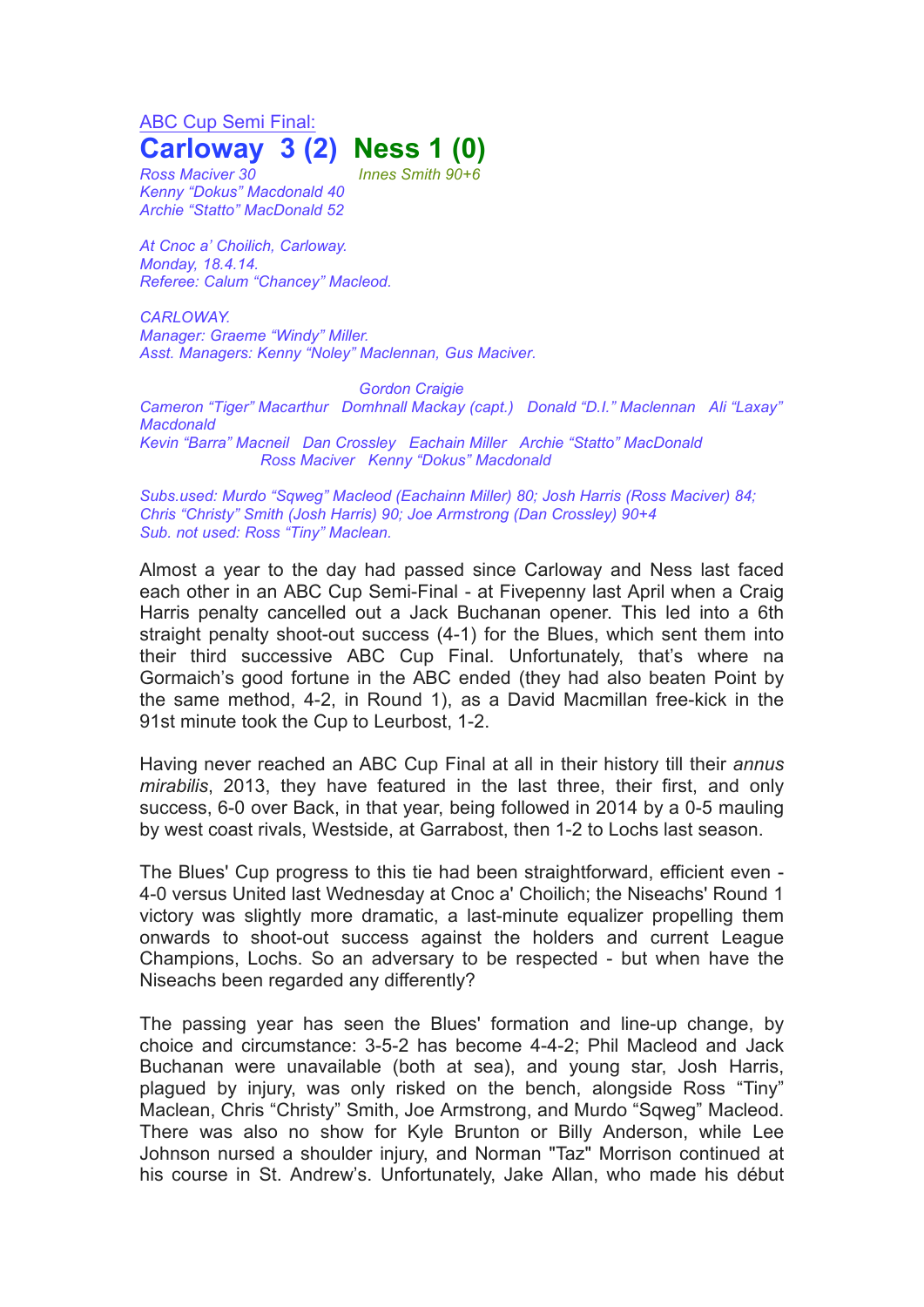versus United, could not appear but emerging star, Ross Maciver, returned, to the right of ace goal-maker and - scorer, Kenny "Dokus" Macdonald. At the 2015 meeting, na Gormaich were ecstatic to note the absence of star performers, James "Titch" Morrison, Micheil Russell-Smith, and Andrew "Bubble" Macleod. No such luck tonight: all were present, along with every other Morrison in the Ness area, plus Jack Dunlop, Innes Smith, et al. The old description of Serie A football was that the most talented individuals in the world appeared there, yet behind their skill-sets, there lurked an underlying, ready brutality to deal with its appearance in any of the opposition. This juxtaposition - artistry paired with brutality - was much in evidence tonight.

The temperature may still have been Arctic but, thankfully, last Wednesday's wind had dissipated and a beautiful late spring evening greeted the diehards as they witnessed what at times seemed like a re-enactment of the Battle of Sheriffmuir on George Spy's expertly-cut Cnoc a' Choilich. Aware of the assertiveness of the Niseach midfield, the Blues recognized centre-circle control was paramount and Eachainn Miller and Dan Crossley immediately tried to rein the initiative from Micheil Russell-Smith - with mixed success - as their largely irrepressible foe had the same object in mind. With "Bubble" operating mainly in a Geoff Hurst role, deep, through inside-right, Russell-Smith combatted hard, then gravitated left, then forward and in, to support his front-line. Battle lines were so well matched that it was 15 minutes before a realistic chance arrived, when a sharply-driven Ness free-kick, 20 metres from the bye-line on their right, was scrambled clear on the Blues' penalty spot.

Moments later, Crossley won the ball under heavy pressure in the centre circle, then set off on a trademark run through and round opponents into the left of the Niseach box, but "Sweeney" anticipated expertly to race from goal and block the final shot with his right foot, 10 metres from the right of his goal. Two minutes later a "Barra" corner on the Carloway left came high under the bar and might have sneaked home if the keeper had again not been adequately alert to punch clear on his right for a second corner. The second corner came in low but was booted clear. Russell-Smith managed to wrest control of the breaking ball from Miller, 22 metres out facing his own goal, turn, then emulate Crossley by rampaging off on his own mazy run, leftwards into the Carloway half. Midway within the Blues' half he checked inwards, then flicked the sweetest of line-breakers leftwards and behind Mackay but inside Maclennan for "Bubble" to drive into the right of the Blues' box. However, his venomous daisy-cutter cut across Craigie and just outside the far post. Two minutes later a Russell-Smith whack on Eachain Miller, just outside the box centrally, led to a "Dokus" free-kick clearing the right-hand side of "Sweeney's" bar by a metre.

Approaching the half-hour, a disputed free-kick on the Carloway right, James Morrison adjudged to have tripped Ross Macliver, 18 metres from the line, resulted in a "Dokus" right-footer winging its way behind the line and across "Sweeney's" goal but just too high for the arriving MacDonald. Moments later, the opener arrived - and what a gem it was! Another centre-circle battle saw Crossley win the ball, then slip it forward to Miller, who broke square right,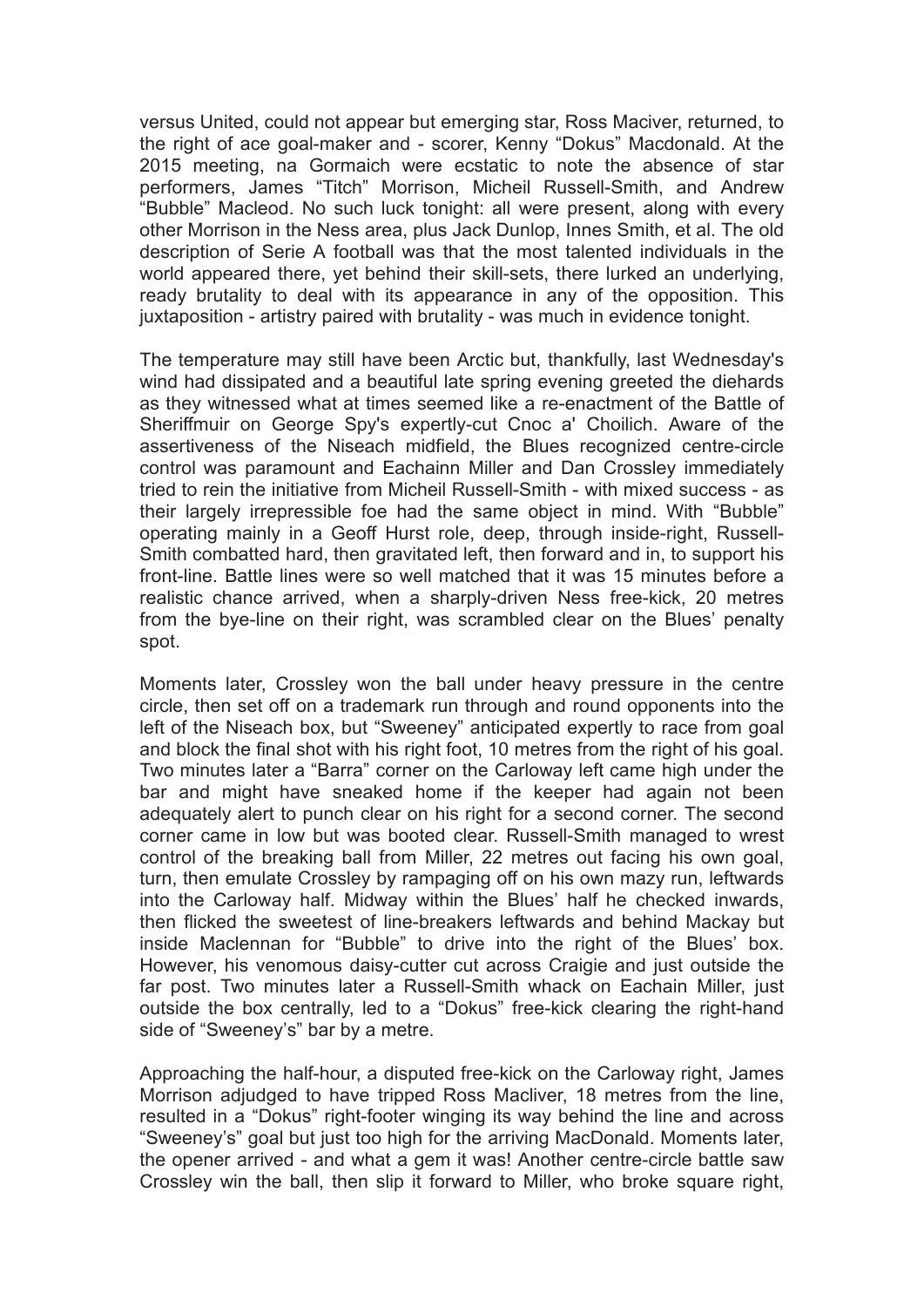then sent a sublime Johnny Giles rightwards between the Morrisons for Maciver to coast on to and into the box, before sending an early right-footer past the approaching keeper's right (**1-0**).

As na Gormaich gradually began to impose themselves on a combative Ness midfield, a Mackay free-kick in 35 minutes from the halfway skited backwards off Neil Morrison's head and "Sweeney" had to react instantly to push away a possible own goal, low by his left-hand post. "Barra" got to the loose ball first, then cut a low diagonal back in to Miller, 16 metres from goal, on the rightside of the box, but he pulled his right-foot daisy-cutter beyond the far post.

However, two minutes later, the Niseachs should have levelled. Yet another Russell-Smith run was ended illegally 22 metres from Craigie in the centre. The resultant Dunlop free-kick thudded against the wall, then bounced through it, and an unmarked "Titch" whipped the ball at goal sharply from 12 metres, but somehow managed to send it a foot outside "Van Der Sar's" lefthand post.

It proved costly minutes later when a concerted Niseach attack down their left was blocked midway within the Blues' half. Crossley won the dogfight for possession, then steamed off down the right like Usain Bolt, whacking the ball straight past Morrison on the centre line and racing around him. Pace took him deep down the Ness right and from 22 metres he sent the early ball, low and square across goal, for "Dokus", to race in unhindered behind an isolated Neil Morrison, one-touch control it with his left, then stab a powerful, right jab past the helpless "Sweeney's" left. Classic oversight and opportunism from Crossley, expertly capped by "Dokus"! (**2-0**).

On the whistle "Titch" almost reduced the deficit when he emulated Russell-Smith with a breaking run from the centre circle which took him rightwards through the line, but "Barra" somehow managed to retreat in time to deliver a saving tackle, just inside the left of the Carloway box.

## **Half-time: Carloway 2 Ness 0**

It had been an entertaining 45 minutes, evincing all that is attractive about island football. The fact that three of the finest artistes in Lewis - Crossley, Miller, and Russell-Smith - were on Cnoc a' Choilich undoubtedly helped, though the contributions from others - "Dokus", "Titch", MacDonald, Smith, "Barra", etc. - cannot be overlooked, plus the pleasant conditions. No one had been posted missing. Na Gormaich had certainly edged the centre-circle battle in the first 45. Whether or not they deserved to be two ahead is debatable - though the two strikes had been stunning, both in inventiveness and execution.

It's difficult to imagine what either manager could have advised to make things better. More of the same soon followed as yet another Crossley tackle and charge sent "Barra" on the right from midway within his own half sent "Barra" on the right towards the Ness box. His sharp square cut to "Dokus" found the striker falling backwards but his half-hit right-footer from 10 metres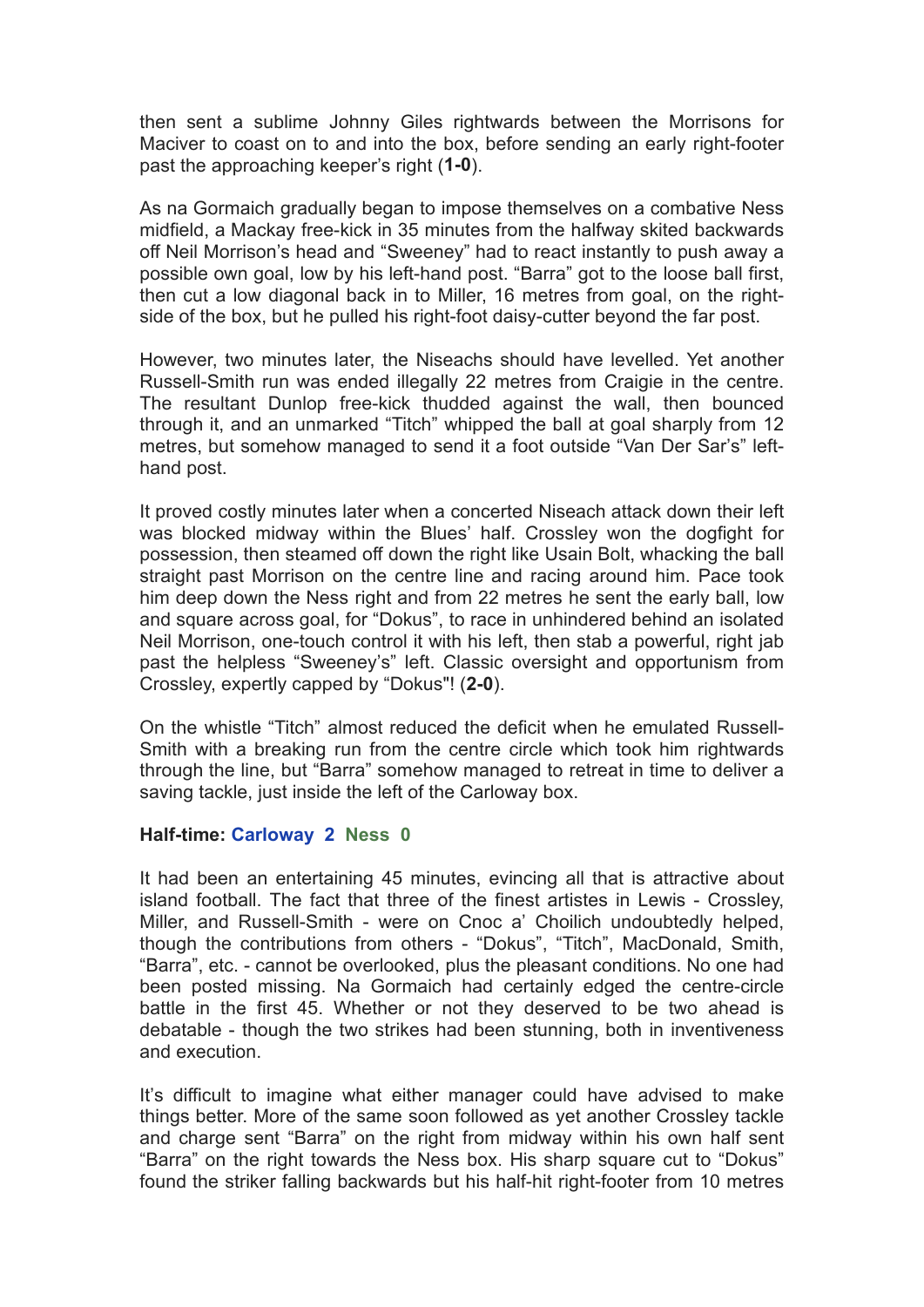would still have crept home if "Sweeney" had not made a brilliant foot-block, low to his left. Moments later, as players argued over the award, a Blues' free-kick in the centre, midway within the Ness half was stabbed forward immediately by "Dokus" to an unmarked Crossley, on the edge of the box. Amazingly, the flag stayed down but "Sweeney" reacted just as fast as the Carloway man to grapple with Crossley and somehow wrestle control of the ball from him.

However, three minutes later the rubber was dead. A war of attrition on the Carloway right, just inside the Niseach half, was won by "Tiger", who immediately sped forward and swept a low ball across goal, 10 metres out. MacDonald just managed to fight off Morrison to squeeze the pass low inside "Sweeney's" left-hand post (**3-0**).

It had been a wayward opening 7-8 minutes for the Ness defence, as if they were mentally still in the dressing-room, but now they woke up, tightened the line, and a new push from midfield attempted to salvage some hope in the tie. A ball from midfield deep into the Carloway area led to a penalty-spot melée, the ball breaking left, then chipped back in for Dunlop to connect 10 metres from goal, but Craigie was untroubled by his glancing header. Nevertheless, the passing minutes forced Russell-Smith to try his luck from a 30-metre freekick in the centre on 67 minutes. He struck it well to dip over the wall to Craigie's left but the veteran read it well to push it away for a corner.

However, the main battle line had returned to the centre, as Crossley and Miller imposed themselves on an outnumbered Ness *animateur*, Russell-Smith. Also, the latter's options for forward supply were further constrained by the departure of "Titch" in 74 minutes, the Niseach having received sustained "*personal*" attention from "Tiger", "D.I.", and Mackay. "Bubble" was also quiet, after being flattened by "D.I." early in the second half.

In 82 minutes yet another Russell-Smith free-kick, from 40 metres this time, again hit the target, low to Craigie's right. "Van Der Sar" couldn't hold the nasty dipping ball, but the arriving Colin Morrison fired the rebound over the bar from 10 metres. A minute later a Calum Vann strike from 20 metres, towards the Ness right, forced Craigie to claw the ball away to his right for a corner. The corner came in high and was glanced on at the near post, across goal. However, "Laxay", guarding the Blues' left-hand post, managed to boot the attempt away with his right foot.

Two quick Carloway breaks were to follow, a "Barra" header from 12 metres creeping over, before Crossley won the ball on the left but an advancing "Sweeney" managed to block his snap drive between his legs. Then just as "Chancey" was searching for his whistle, another lofted ball into the Carloway area led to a quick Ness interchange to Innes Smith, who turned to lift the ball into Craigie's left-hand net from 10 metres (**3-1**).

## **Full-time: Carloway 3 (2) Ness 1 (0)**

A hard-won victory for the Blues tonight against a dogged, implacable foe